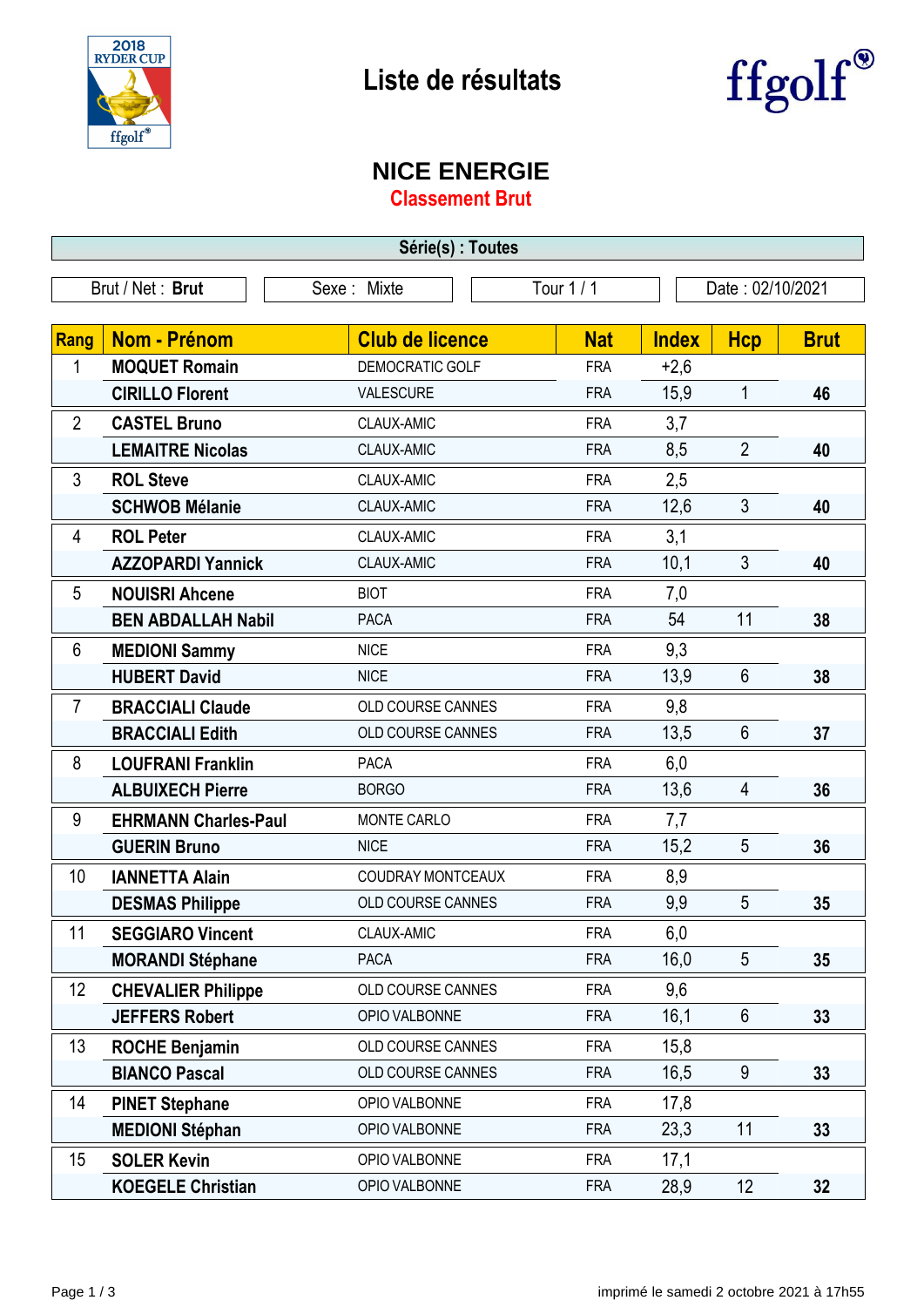| Rang | <b>Nom - Prénom</b>             | <b>Club de licence</b> | <b>Nat</b> | <b>Index</b> | <b>Hcp</b>      | <b>Brut</b> |
|------|---------------------------------|------------------------|------------|--------------|-----------------|-------------|
| 16   | <b>FINK Jean Marie</b>          | RIVIERA BARBOSS        | <b>FRA</b> | 10,3         |                 |             |
|      | <b>FINK Carine</b>              | <b>PACA</b>            | <b>FRA</b> | 21,5         | 8               | 32          |
| 17   | <b>MAZZOLA Philippe</b>         | <b>PACA</b>            | <b>FRA</b> | 19,9         |                 |             |
|      | <b>DOMENGE Carol</b>            | <b>PACA</b>            | <b>FRA</b> | 22,6         | 11              | 31          |
| 18   | <b>HALLOO Didier</b>            | OLD COURSE CANNES      | <b>FRA</b> | 17,2         |                 |             |
|      | <b>PARIENTE Laurent</b>         | OLD COURSE CANNES      | <b>FRA</b> | 20,8         | 10              | 31          |
| 19   | <b>PELLEGRINO Jean-Charles</b>  | CLAUX-AMIC             | <b>FRA</b> | 18,0         |                 |             |
|      | <b>KREIDEL Hans Stephan</b>     | MONTE CARLO            | <b>FRA</b> | 19,5         | 10              | 31          |
| 20   | <b>PENET Bernard</b>            | RIVIERA BARBOSS        | <b>FRA</b> | 16,0         |                 |             |
|      | <b>SERPI Jean-François</b>      | 2F OPEN 06             | <b>FRA</b> | 19,3         | 10              | 30          |
| 21   | <b>MOYNE Gérald</b>             | <b>TERRE BLANCHE</b>   | <b>FRA</b> | 12,4         |                 |             |
|      | <b>MOYNE Joumana</b>            | TERRE BLANCHE          | <b>FRA</b> | 18,4         | 8               | 30          |
| 22   | <b>DUPLAN Patrice</b>           | <b>VICTORIA</b>        | <b>FRA</b> | 18,3         |                 |             |
|      | <b>DUPLAN Marie Pierre</b>      | <b>VICTORIA</b>        | <b>FRA</b> | 54           | 16              | 30          |
| 23   | <b>DESMAS Karine</b>            | OLD COURSE CANNES      | <b>FRA</b> | 23,0         |                 |             |
|      | DE KLOE IANNETTA Aukje          | COUDRAY MONTCEAUX      | <b>FRA</b> | 25,9         | 14              | 30          |
| 24   | DA COSTA José                   | PARIS ILE-DE-FRANCE    | <b>FRA</b> | 9,2          |                 |             |
|      | <b>ERARD DIDIER</b>             |                        |            | 21,0         | $\overline{7}$  | 30          |
| 25   | <b>CENTER MICHAEL</b>           |                        |            | 12,0         |                 |             |
|      | <b>FIROZGAN OMMED</b>           |                        |            | 14,0         | $\overline{7}$  | 29          |
| 26   | <b>ROMAN Mathias</b>            | CLAUX-AMIC             | <b>FRA</b> | 15,3         |                 |             |
|      | <b>ROMAN Hélène</b>             | CLAUX-AMIC             | <b>FRA</b> | 15,9         | 9               | 28          |
| 27   | <b>LARBI Ramzi</b>              | OLD COURSE CANNES      | <b>FRA</b> | 12,3         |                 |             |
|      | <b>BONINI Kevin</b>             | <b>PACA</b>            | <b>FRA</b> | 54           | 13              | 27          |
| 28   | <b>BERBEN Gregory</b>           | OLD COURSE CANNES      | <b>FRA</b> | 15,3         |                 |             |
|      | <b>BARET Thibault</b>           | <b>NICE</b>            | <b>FRA</b> | 43           | 13              | 27          |
| 29   | <b>BEDROSSIAN François</b>      | CLAUX-AMIC             | <b>FRA</b> | 38           |                 |             |
|      | <b>BELLIARD Gerard</b>          | <b>PACA</b>            | <b>FRA</b> | 54           | 24              | 26          |
| 30   | <b>GIDDIO Aldo</b>              | OLD COURSE CANNES      | <b>FRA</b> | 16,7         |                 |             |
|      | <b>CHICHE Daniel</b>            | <b>PACA</b>            | <b>FRA</b> | 18,0         | 10              | 25          |
| 31   | <b>MUNSCH Laurence</b>          | <b>ALSACE G LINKS</b>  | <b>FRA</b> | 10,4         |                 |             |
|      | <b>VONESCH Jean-Luc</b>         | PACA                   | <b>FRA</b> | 17,9         | 8               | 25          |
| 32   | <b>NEZRI Eddy</b>               | <b>TAULANE</b>         | <b>FRA</b> | 16,3         |                 |             |
|      | <b>COLLANGE Frédéric</b>        | <b>VICTORIA</b>        | <b>FRA</b> | 39           | 13              | 25          |
| 33   | <b>CHAVANIER Josette</b>        | CANNES-MOUGINS         | <b>FRA</b> | 10,9         |                 |             |
|      | <b>MIGNONNEAU Jean François</b> | CANNES-MOUGINS         | <b>FRA</b> | 15,5         | $\overline{7}$  | 24          |
| 34   | <b>VALERY Michel</b>            | OLD COURSE CANNES      | <b>FRA</b> | 14,3         |                 |             |
|      | <b>MORHS VALERY Catherine</b>   | OLD COURSE CANNES      | <b>FRA</b> | 19,3         | 9               | 24          |
| 35   | <b>MASSARD Philippe</b>         | <b>ROQUEBRUNE</b>      | <b>FRA</b> | 15,0         |                 |             |
|      | <b>MASSARD-ROB Chantal</b>      | <b>ROQUEBRUNE</b>      | <b>FRA</b> | 21,6         | 10 <sup>°</sup> | 23          |